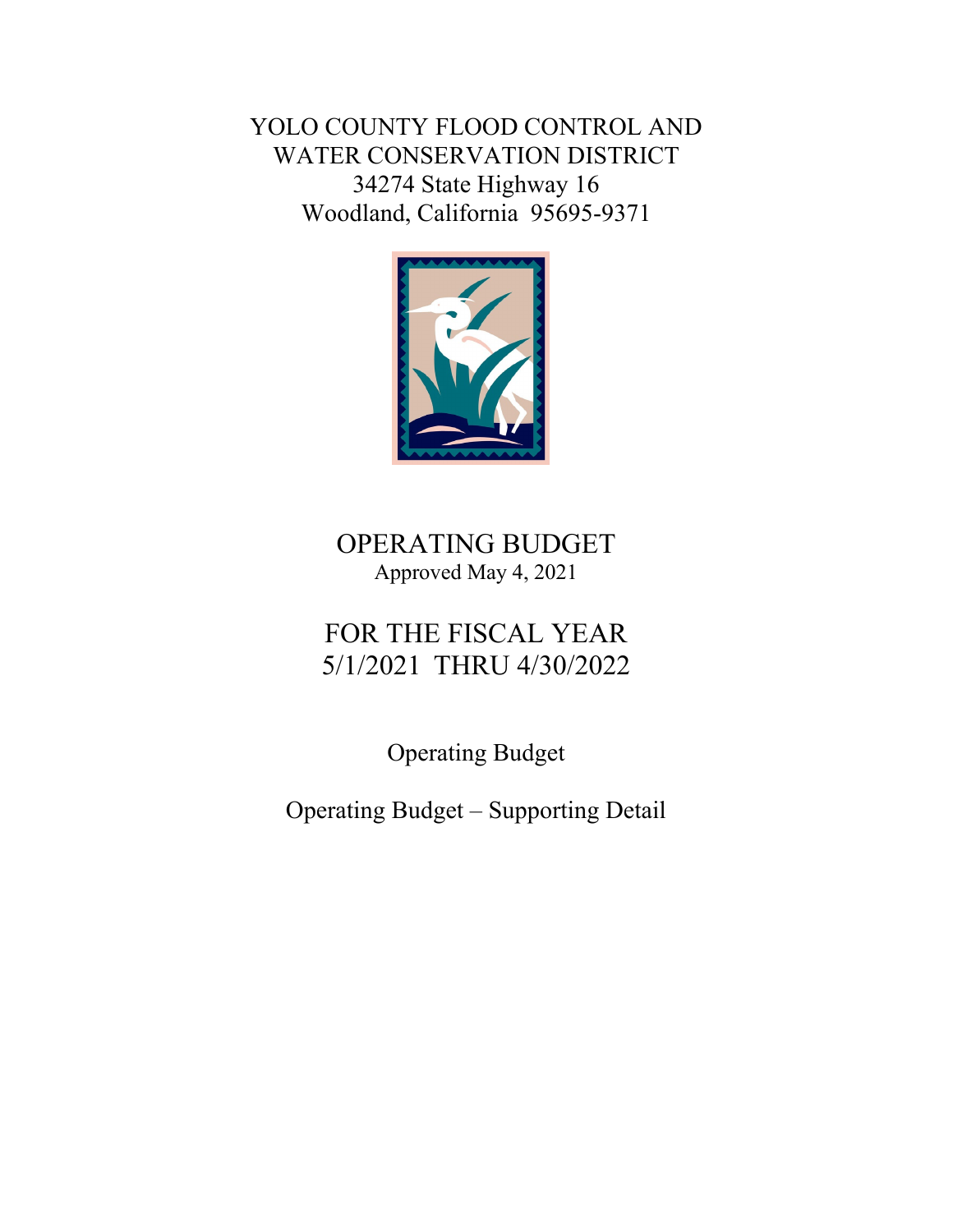#### **APPROVED OPERATING BUDGET FISCAL YEAR 2021 - 2022**

|       |                                                                                             | <b>Proposed</b><br><b>Budget</b><br><b>Fiscal Year</b><br>2021-2022 | <b>Prior Year</b><br><b>Budget</b><br><b>Fiscal Year</b><br>2020-2021 | <b>Difference</b> | $%$ of<br>Change |
|-------|---------------------------------------------------------------------------------------------|---------------------------------------------------------------------|-----------------------------------------------------------------------|-------------------|------------------|
|       | <b>OPERATING REVENUE</b>                                                                    |                                                                     |                                                                       |                   |                  |
| 41110 | WATER - AG - MEASURED                                                                       | 1,161,000                                                           | 4,160,000                                                             | (2,999,000)       | $-72%$           |
| 41130 | WATER - AG - RIPARIAN                                                                       | 9,460                                                               | 6,500                                                                 | 2,960             | 46%              |
| 41140 | WATER - AG - APPROPRIATED                                                                   | 21,774                                                              | 3,000                                                                 | 18,774            | 626%             |
| 41210 | WATER - NON-AG - M&I                                                                        | 263,000                                                             | 253,000                                                               | 10,000            | 4%               |
| 41230 | WATER - NON-AG - GOLF COURSE / TRUCKS / INDUSTRIAL                                          | 35,000                                                              | 35,000                                                                | 0                 | 0%               |
| 41240 | WATER - NON-AG - APPROPRIATED                                                               | 8,700                                                               | 8,700                                                                 | 0                 | 0%               |
| 42300 | <b>CANAL MAINTENANCE</b>                                                                    | 3,500                                                               | 8,000                                                                 | (4,500)           | -56%             |
| 42400 | <b>WATER WHEELING CHARGE</b>                                                                | 10,000                                                              | 0                                                                     | 10,000            | #DIV/0           |
| 44200 | HYDROELECTRIC REVENUES - INDIAN VALLEY                                                      | 50,000                                                              | 335,000                                                               | (285,000)         | $-85%$           |
| 44400 | <b>RECREATION INCOME</b>                                                                    | 4,000                                                               | 8,500                                                                 | (4,500)           | $-53%$           |
| 44600 | YSGA CONTRACT REVENUES                                                                      | 267,000                                                             | 213,280                                                               | 53,720            | 25%              |
| 44700 | FLOODSAFE YOLO 2.0 REVENUES                                                                 | 10,000                                                              | 100,000                                                               | (90,000)          | $-90%$           |
|       | <b>TOTAL OPERATING REVENUE</b>                                                              | \$<br>1,843,434                                                     | \$<br>5,130,980                                                       | \$ (3,287,546)    | $-64%$           |
|       | <b>NON-OPERATING REVENUE</b>                                                                |                                                                     |                                                                       |                   |                  |
| 48006 | GRANT REV - DWR PROP 1 YOLO SUBBASIN GSP GRANT (YSGA)                                       | 106,000                                                             | 330,000                                                               | (224,000)         | $-68%$           |
| 48400 | REVENUE FROM OTHER SOURCES - SHARED SERVICES / PRIVATE JOBS                                 | 99,400                                                              | 50,000                                                                | 49,400            | 99%              |
| 48600 | CONTRIBUTIONS TO CAPITAL                                                                    | 10,000                                                              | 35,000                                                                | (25,000)          | $-71%$           |
| 49200 | <b>INTEREST REVENUES</b>                                                                    | 10,000                                                              | 50,000                                                                | (40,000)          | $-80\%$          |
| 49300 | YOLO COUNTY GENERAL FUND PROPERTY TAXES                                                     | 1,550,000                                                           | 1,640,000                                                             | (90,000)          | $-5%$            |
| 49321 | YOLO COUNTY MERCSA TAXES (per Chad Rinde w/Yolo Co)                                         | 52,000                                                              | 0                                                                     | 52,000            | #DIV/0!          |
| 49360 | YOLO COUNTY RPTTF RESIDUAL - PRIOR YEAR CORRECTIONS                                         | 29,000                                                              | 0                                                                     | 29,000            | #DIV/0!          |
|       |                                                                                             |                                                                     |                                                                       |                   | $\blacksquare$   |
|       | <b>TOTAL NON-OPERATING REVENUE</b>                                                          | \$<br>1,856,400                                                     | \$<br>2,105,000                                                       | (248, 600)        | $-12%$           |
|       | <b>TOTAL REVENUE</b>                                                                        | \$<br>3,699,834                                                     | \$<br>7,235,980                                                       | \$ (3,536,146)    | -49%             |
|       | <b>OPERATING EXPENSES</b>                                                                   |                                                                     |                                                                       | 93,642            | 4%               |
|       | <b>BUDGETED PAYROLL EXPENSE (for information only)</b><br><b>Employee Cash-out Benefits</b> | 2,304,065                                                           | 2,210,423                                                             |                   |                  |
|       | (Health, Retire, FICA, Work Comp)                                                           | 1,034,227                                                           | 985,191                                                               | 49,036            | 5%               |
|       | Allocation of Payroll & Benefits to Capital Jobs - Estimate                                 | (187, 783)                                                          | (224, 068)                                                            | 36,285            | $-16%$           |
|       | Allocation of Payroll & Benefits to General Expense Accounts                                | (3, 150, 509)                                                       | (2, 971, 546)                                                         | (178, 963)<br>0   | 6%               |
|       |                                                                                             | 0                                                                   | 0                                                                     |                   |                  |
|       | SOURCE OF SUPPLY                                                                            |                                                                     |                                                                       |                   |                  |
| 51100 | SOS - CACHE CREEK DAM                                                                       | 76,659                                                              | 92,233                                                                | (15, 574)         | $-17%$           |
| 51200 | SOS - INDIAN VALLEY DAM & RESERVOIR                                                         | 439,737                                                             | 461,967                                                               | (22, 230)         | $-5%$            |
| 51300 | SOS - I.V. WATER TREATMENT PLANT                                                            | 17,538                                                              | 12,297                                                                | 5,241             | 43%              |
| 51400 | SOS - I.V. RECREATION                                                                       | 28,714                                                              | 21,556                                                                | 7,158             | 33%              |
|       | Total                                                                                       | 562,648                                                             | 588,053                                                               | (25, 405)         | $-4%$            |
|       |                                                                                             |                                                                     |                                                                       |                   |                  |
|       | HYDROELECTRIC EXPENSE                                                                       |                                                                     |                                                                       |                   |                  |
| 52100 | CACHE CREEK DAM HYDRO EXPENSES                                                              | 4,890                                                               | 4,890                                                                 | 0                 | 0%               |
| 52200 | INDIAN VALLEY HYDRO EXPENSES                                                                | 111,759                                                             | 133,834                                                               | (22, 075)         | $-16%$           |
|       | Total                                                                                       | 116,649                                                             | 138,724                                                               | (22,075)          | $-16%$           |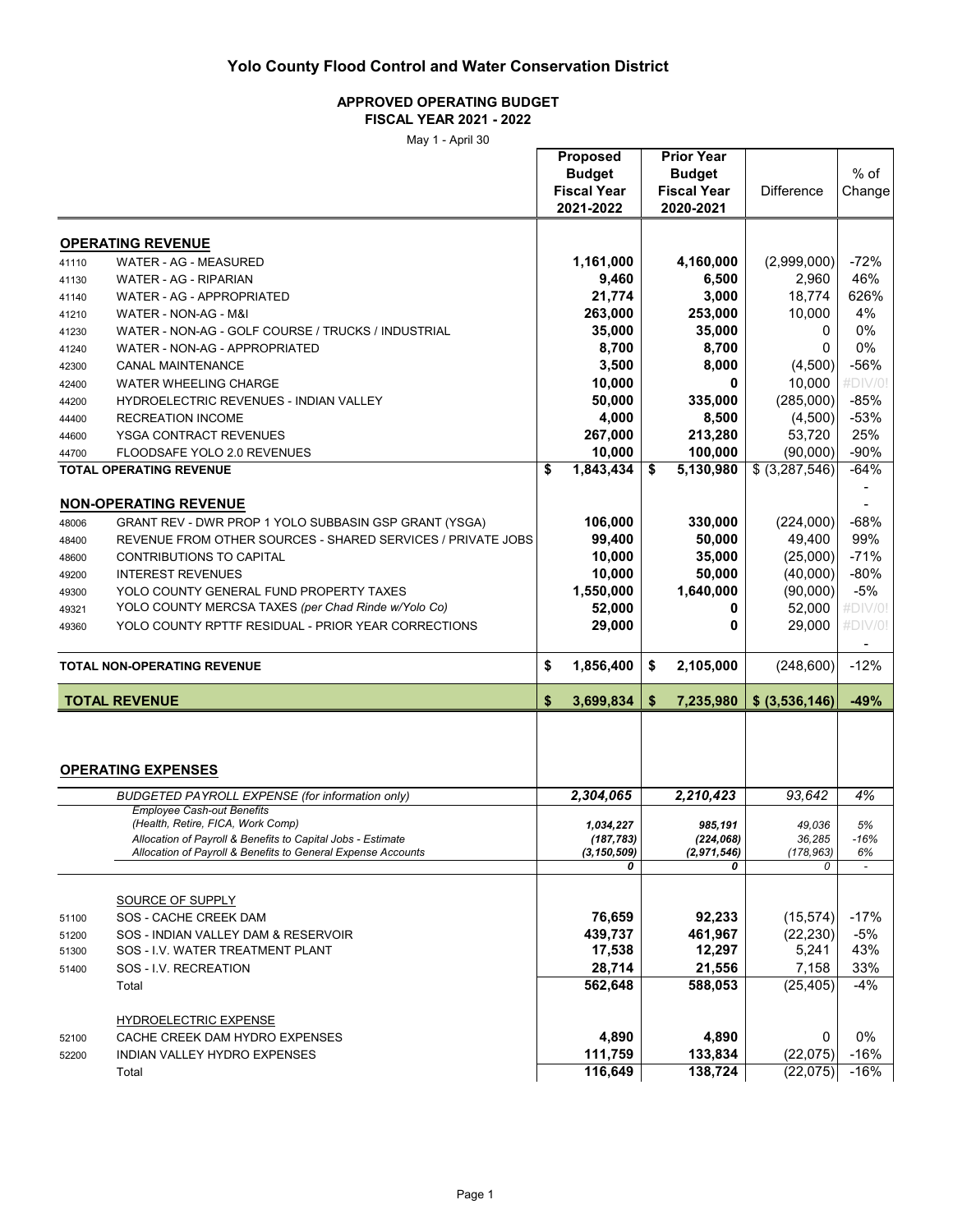### **APPROVED OPERATING BUDGET**

**FISCAL YEAR 2021 - 2022**

|       |                                               | <b>Proposed</b><br><b>Budget</b><br><b>Fiscal Year</b><br>2021-2022 | <b>Prior Year</b><br><b>Budget</b><br><b>Fiscal Year</b><br>2020-2021 | <b>Difference</b> | $%$ of<br>Change |
|-------|-----------------------------------------------|---------------------------------------------------------------------|-----------------------------------------------------------------------|-------------------|------------------|
|       |                                               |                                                                     |                                                                       |                   |                  |
|       | <b>WATER RESOURCES</b>                        |                                                                     |                                                                       |                   |                  |
| 53100 | <b>GROUNDWATER LEVEL MONITORING</b>           | 35,508                                                              | 35,274                                                                | 234               | 1%               |
| 53200 | <b>GROUNDWATER QUALITY MONITORING</b>         | 3,626                                                               | 3,589                                                                 | 37                | 1%               |
| 53300 | <b>WATER FLOW MEASUREMENTS</b>                | 100,128                                                             | 46,567                                                                | 53,561            | 115%             |
| 53400 | SURFACE WTR QUALITY MONITORING                | 13,990                                                              | 17,740                                                                | (3,750)           | $-21%$           |
| 56970 | SGMA (SUSTAINABLE GROUNDWATER MANAGEMENT ACT) | 28,553                                                              | 25,000                                                                | 3,553             | 14%              |
| 56971 | YSGA (YOLO SUBBASIN GROUNDWATER AGENCY)       | 225,000                                                             | 194,694                                                               | 30,306            | 16%              |
| 56713 | <b>SCADA</b>                                  | 280,037                                                             | 221,393                                                               | 58,644            | 26%              |
|       | Total                                         | 686,842                                                             | 544,257                                                               | 142,585           | 26%              |
| 55000 | <b>ENVIRONMENTAL RESOURCES</b>                | 16,365                                                              | 16,273                                                                | 92                | 1%               |
|       | <b>TRANSMISSION / DISTRIBUTION</b>            |                                                                     |                                                                       |                   |                  |
| 54100 | <b>T &amp; D OPERATIONS</b>                   | 225,369                                                             | 432,946                                                               | (207, 577)        | $-48%$           |
| 54200 | T & D MAINTENANCE                             | 938,791                                                             | 840,562                                                               | 98,229            | 12%              |
|       | Total                                         | 1,164,160                                                           | 1,273,508                                                             | (109, 348)        | $-9%$            |
| 54500 | <b>MERCSA ACTIVITIES</b>                      | 39,932                                                              | 51,357                                                                | (11, 425)         | $-22%$           |
| 54470 | FLOODSAFE YOLO 2.0 ACTIVITIES                 | 20,000                                                              | 200,000                                                               | (180,000)         | $-90%$           |
|       | ADMINISTRATIVE & GENERAL                      |                                                                     |                                                                       |                   |                  |
| 56100 | ADMINISTRATIVE SALARIES & BENEFITS            | 652,269                                                             | 690,545                                                               | (38, 276)         | -6%              |
| 56200 | OFFICE EXPENSE                                | 13,000                                                              | 13,000                                                                | 0                 | 0%               |
| 56300 | <b>INSURANCE EXPENSE</b>                      | 71,100                                                              | 67,660                                                                | 3,440             | 5%               |
| 56410 | <b>EMPLOYEE BENEFITS</b>                      | 652,611                                                             | 624,108                                                               | 28,503            | 5%               |
| 56600 | <b>INFORMATION TECHNOLOGY SYSTEMS</b>         | 73,000                                                              | 102,000                                                               | (29,000)          | $-28%$           |
| 56720 | <b>COMMUNICATIONS &amp; UTILITIES</b>         | 52,000                                                              | 48,000                                                                | 4,000             | 8%               |
| 56810 | ACCOUNTING AND AUDIT                          | 16,200                                                              | 15,000                                                                | 1,200             | 8%               |
| 56820 | <b>LEGAL EXPENSE</b>                          | 55,000                                                              | 45,000                                                                | 10,000            | 22%              |
| 56830 | <b>ENGINEERING</b>                            | 292,548                                                             | 108,885                                                               | 183,663           | 169%             |
| 56840 | <b>FERC</b>                                   | 29,293                                                              | 15,496                                                                | 13,797            | 89%              |
| 56910 | RENTALS AND LEASES                            | 56,000                                                              | 57,000                                                                | (1,000)           | $-2%$            |
| 56950 | PUBLIC EDUCATION                              | 5,000                                                               | 5,000                                                                 | 0                 | 0%               |
| 56960 | <b>MEMBERSHIPS &amp; DUES</b>                 | 250,000                                                             | 250,000                                                               | 0                 | 0%               |
| 56980 | SYSTEM PLANNING & ADMIN                       | 49,627                                                              | 26,151                                                                | 23,476            | 90%              |
| 56990 | OTHER GENERAL & ADMIN EXPENSE                 | 5,500                                                               | 5,500                                                                 | 0                 | 0%               |
|       | Total                                         | 2,273,148                                                           | 2,073,345                                                             | 199,803           | 10%              |
|       | <b>GENERAL PLANT / FACILITIES MAINTENANCE</b> |                                                                     |                                                                       |                   |                  |
| 56730 | <b>GP - TRANSPORTATION EQUIPMENT</b>          | 137,007                                                             | 145,166                                                               | (8, 159)          | $-6%$            |
| 56740 | <b>GP - CONSTRUCTION EQUIPMENT</b>            | 78,759                                                              | 86,667                                                                | (7,908)           | $-9%$            |
| 56750 | GP - SHOP / YARD / BUILDING MAINTENANCE       | 161,769                                                             | 152,148                                                               | 9,621             | 6%               |
|       | Total                                         | 377,535                                                             | 383,981                                                               | (6, 446)          | $-2%$            |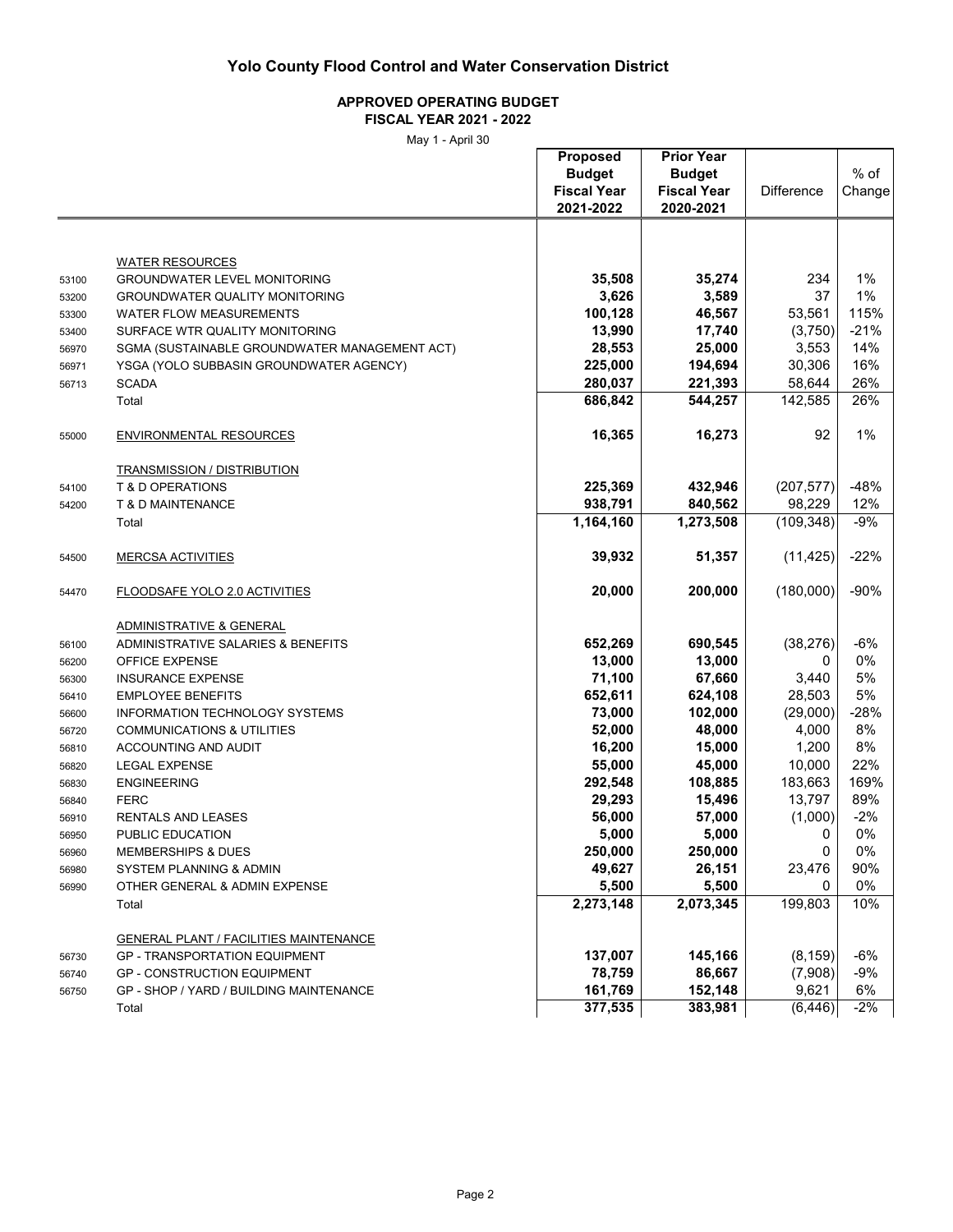#### **APPROVED OPERATING BUDGET FISCAL YEAR 2021 - 2022**

|       | ט טווערז דוועוו                                |                    |    |                    |                   |         |
|-------|------------------------------------------------|--------------------|----|--------------------|-------------------|---------|
|       |                                                | <b>Proposed</b>    |    | <b>Prior Year</b>  |                   |         |
|       |                                                | <b>Budget</b>      |    | <b>Budget</b>      |                   | $%$ of  |
|       |                                                | <b>Fiscal Year</b> |    | <b>Fiscal Year</b> | <b>Difference</b> | Change  |
|       |                                                | 2021-2022          |    | 2020-2021          |                   |         |
|       |                                                |                    |    |                    |                   |         |
|       |                                                |                    |    |                    |                   |         |
|       | OTHER OPERATING EXPENSES                       |                    |    |                    |                   |         |
| 59100 | DEPRECIATION AND AMORTIZATION                  | 1,163,400          |    | 1,016,500          | 146,900           | 14%     |
| 59200 | REAL ESTATE TAXES (LAKE COUNTY)                | 253,000            |    | 240,000            | 13,000            | 5%      |
| 59210 | YOLO COUNTY TAXES / ASSESSMENTS                | 300                |    | 300                | 0                 | 0%      |
| 59300 | OTHER OPERATING EXPENSES                       | 1,000              |    | 1,000              | 0                 | 0%      |
| 59400 | <b>EXPENSE CREDITS</b>                         | (280, 500)         |    | (280, 500)         | <sup>0</sup>      | 0%      |
|       | Total                                          | 1,137,200          |    | 977,300            | 159,900           | 16%     |
|       | <b>TOTAL OPERATING EXPENSES</b>                | 6,394,479          |    | 6,246,798          | 147,681           | 2%      |
|       | <b>NON-OPERATING EXPENSES</b>                  |                    |    |                    |                   |         |
| 61000 | <b>INTEREST ON LONG-TERM DEBT</b>              | 96,839             |    | 67,342             | 29,497            | 44%     |
| 61500 | OTHER INTEREST EXPENSE                         | 500                |    | 500                | 0                 | 0%      |
| 64000 | <b>COUNTY ADMINISTRATION CHARGE</b>            | 13,000             |    | 13,000             | 0                 | $0\%$   |
| 66000 | <b>SHARED SERVICES</b>                         | 88,400             |    | n                  | 88,400            | #DIV/0! |
| 69720 | YOLO SUBBASIN GSP PLANNING & PREPARATION GRANT | 106,000            |    | 450,000            | (344,000)         | $-76%$  |
|       |                                                |                    |    |                    |                   |         |
|       | <b>TOTAL NON-OPERATING EXPENSES</b>            | 304,739            |    | 530,842            | (226, 103)        | $-43%$  |
|       | <b>TOTAL EXPENSES</b>                          | \$<br>6,699,218    | S  | 6,777,640          | \$<br>(78, 422)   | $-1%$   |
|       |                                                |                    |    |                    |                   |         |
|       | <b>NET INCOME / (LOSS)</b>                     | \$<br>(2,999,384)  | -S | 458,340            | \$ (3,457,724)    | $-754%$ |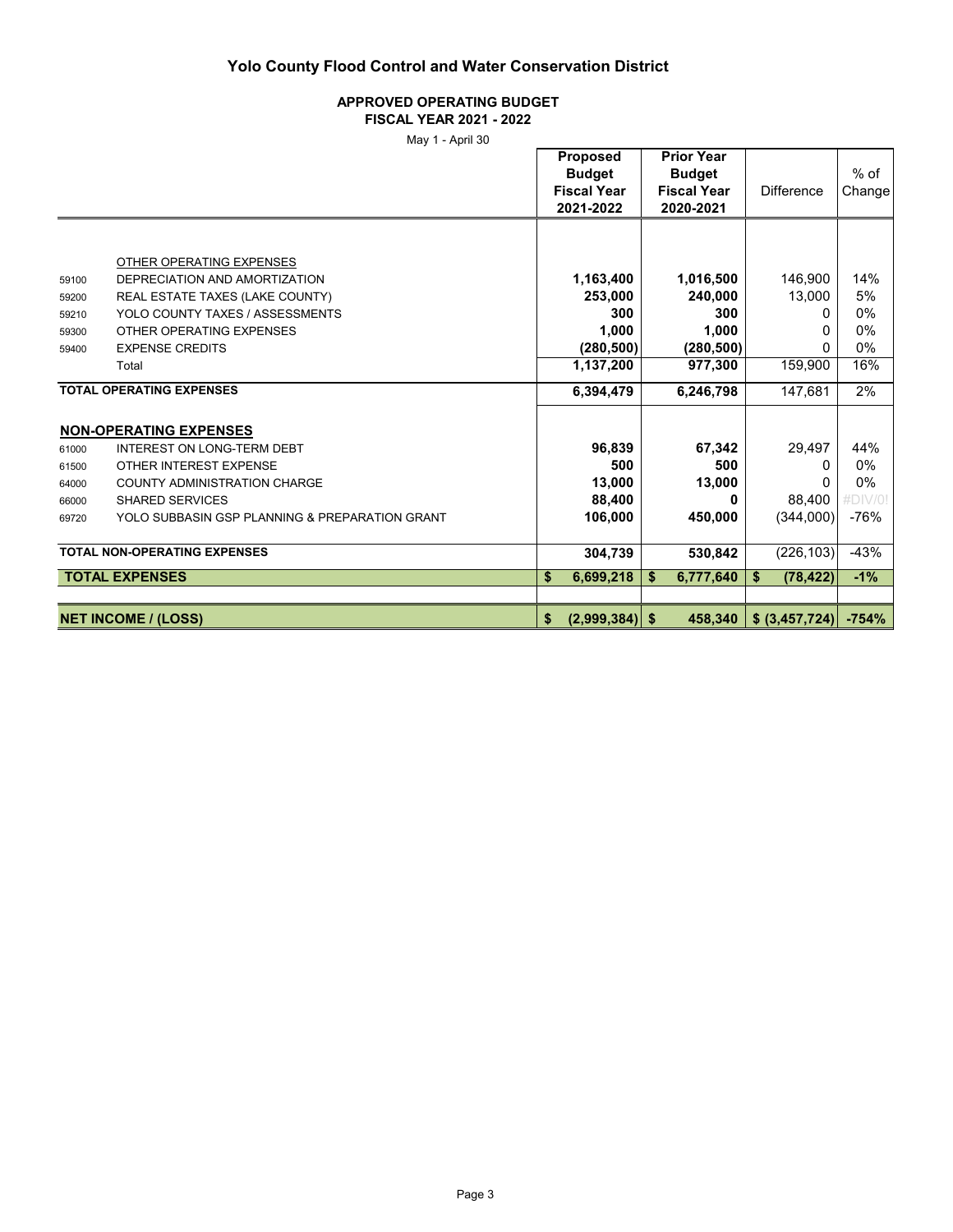#### **APPROVED OPERATING BUDGET FISCAL YEAR 2021 - 2022**

|                          | iviay i - Aprii Ju                            | <b>Proposed</b><br><b>Budget</b><br><b>Fiscal Year</b><br>2021-2022 | <b>Prior Year</b><br><b>Budget</b><br><b>Fiscal Year</b><br>2020-2021 | <b>Difference</b> | $%$ of<br>Change |
|--------------------------|-----------------------------------------------|---------------------------------------------------------------------|-----------------------------------------------------------------------|-------------------|------------------|
|                          | --- Supporting Schedules ---                  |                                                                     |                                                                       |                   |                  |
|                          |                                               |                                                                     |                                                                       |                   |                  |
| <b>EXPENSES</b><br>51100 | <b>SOS - CACHE CREEK DAM</b>                  |                                                                     |                                                                       |                   |                  |
|                          | <b>CCK - LABOR</b>                            | 15,109                                                              | 21,394                                                                | (6, 285)          | $-29%$           |
| 51100-10<br>51100-11     | <b>CCK - BENEFITS</b>                         | 7,562                                                               | 9,831                                                                 | (2, 269)          | $-23%$           |
| 51100-20                 | <b>CCK - SUPPLIES</b>                         | 5,000                                                               | 5,000                                                                 | 0                 | $0\%$            |
| 51100-21                 | <b>CCK - FUEL</b>                             | 2,000                                                               | 2,000                                                                 | 0                 | $0\%$            |
| 51100-30                 | <b>CCK - OUTSIDE SERVICES</b>                 | 7,500                                                               | 8,000                                                                 | (500)             | $-6%$            |
| 51100-31                 | <b>CCK - O/S SERV - ENGINEERING</b>           | 2,000                                                               | 2,000                                                                 | 0                 | 0%               |
| 51100-40                 | <b>CCK - UTILITIES</b>                        | 2,500                                                               | 2,500                                                                 | 0                 | 0%               |
| 51100-61                 | <b>CCK - GAUGING/RECORDING</b>                | 28,000                                                              | 30,500                                                                | (2,500)           | $-8%$            |
| 51100-70                 | <b>CCK - STATE DAM FEES</b>                   | 6,988                                                               | 11,008                                                                | (4,020)           | $-37%$           |
|                          | <b>Total</b>                                  | 76,659                                                              | 92,233                                                                | (15, 574)         | $-17%$           |
|                          |                                               |                                                                     |                                                                       |                   |                  |
| 51200                    | <b>SOS - INDIAN VALLEY</b>                    |                                                                     |                                                                       |                   |                  |
| 51200-10                 | <b>IV-LABOR</b>                               | 32,650                                                              | 31,956                                                                | 694               | 2%               |
| 51200-11                 | <b>IV - BENEFITS</b>                          | 13,052                                                              | 12,801                                                                | 251               | 2%               |
| 51200-20                 | <b>IV - SUPPLIES</b>                          | 10,000                                                              | 10,000                                                                | 0                 | 0%               |
| 51200-21                 | <b>IV - FUEL</b>                              | 2,000                                                               | 2,000                                                                 | 0                 | 0%               |
| 51200-30                 | <b>IV - OUTSIDE SERVICES</b>                  | 50,000                                                              | 50,000                                                                | 0                 | 0%               |
| 51200-31                 | <b>IV - O/S SERV - ENGINEERING</b>            | 100,000                                                             | 100,000                                                               | 0                 | 0%               |
| 51200-40                 | <b>IV - UTILITIES</b>                         | 2,000                                                               | 2,200                                                                 | (200)             | $-9%$            |
| 51200-61                 | <b>IV - GAUGING &amp; RECORDING</b>           | 66,000                                                              | 71,000                                                                | (5,000)           | $-7%$            |
| 51200-70                 | <b>IV - STATE DAM &amp; WATER RIGHTS FEES</b> | 164,035                                                             | 182,010                                                               | (17, 975)         | $-10%$           |
|                          | <b>Total</b>                                  | 439,737                                                             | 461,967                                                               | (22, 230)         | $-5%$            |
| 51300                    | <b>SOS - IV - WATER TREATMENT</b>             |                                                                     |                                                                       |                   |                  |
| 51300-10                 | <b>IVWT - LABOR</b>                           | 9,488                                                               | 5,890                                                                 | 3,598             | 61%              |
| 51300-11                 | <b>IVWT - BENEFITS</b>                        | 3,250                                                               | 2,007                                                                 | 1,243             | 62%              |
| 51300-20                 | <b>IVWT - SUPPLIES / EXPENSE</b>              | 3,000                                                               | 3,000                                                                 | 0                 | 0%               |
| 51300-30                 | <b>IVWT - OUTSIDE SERVICES</b>                | 1,000                                                               | 800                                                                   | 200               | 25%              |
| 51300-62                 | <b>IVWT - WATER SAMPLES</b>                   | 800                                                                 | 600                                                                   | 200               | 33%              |
|                          | <b>Total</b>                                  | 17,538                                                              | 12,297                                                                | 5,241             | 43%              |
| 51400                    | <b>I.V. RECREATION</b>                        |                                                                     |                                                                       |                   |                  |
| 51400-10                 | <b>RECREATION - LABOR</b>                     | 10,315                                                              | 7,702                                                                 | 2,613             | 34%              |
| 51400-11                 | <b>RECREATION - BENEFITS</b>                  | 3,399                                                               | 2,354                                                                 | 1,045             | 44%              |
| 51400-20                 | <b>RECREATION - SUPPLIES/OTHER</b>            | 12,500                                                              | 10,000                                                                | 2,500             | 25%              |
| 51400-30                 | <b>RECREATION - OUTSIDE SERVICES</b>          | 2,500                                                               | 1,500                                                                 | 1,000             | 67%              |
|                          | <b>Total</b>                                  | 28,714                                                              | 21,556                                                                | 7,158             | 33%              |
|                          |                                               |                                                                     |                                                                       |                   |                  |
| 52100                    | <b>CACHE CREEK DAM HYDRO EXPENSES</b>         |                                                                     |                                                                       |                   |                  |
| 52100-20                 | <b>CCK HYDRO - SUPPLIES</b>                   | 500                                                                 | 500                                                                   | 0                 | 0%               |
| 52100-30                 | <b>CCK HYDRO - OUTSIDE SERVICES</b>           | 500                                                                 | 500                                                                   | 0                 | 0%               |
| 52100-40                 | <b>CCK HYDRO - UTILITIES</b>                  | 3,890                                                               | 3,890                                                                 | 0                 | 0%               |
|                          | <b>Total</b>                                  | 4,890                                                               | 4,890                                                                 | 0                 | 0%               |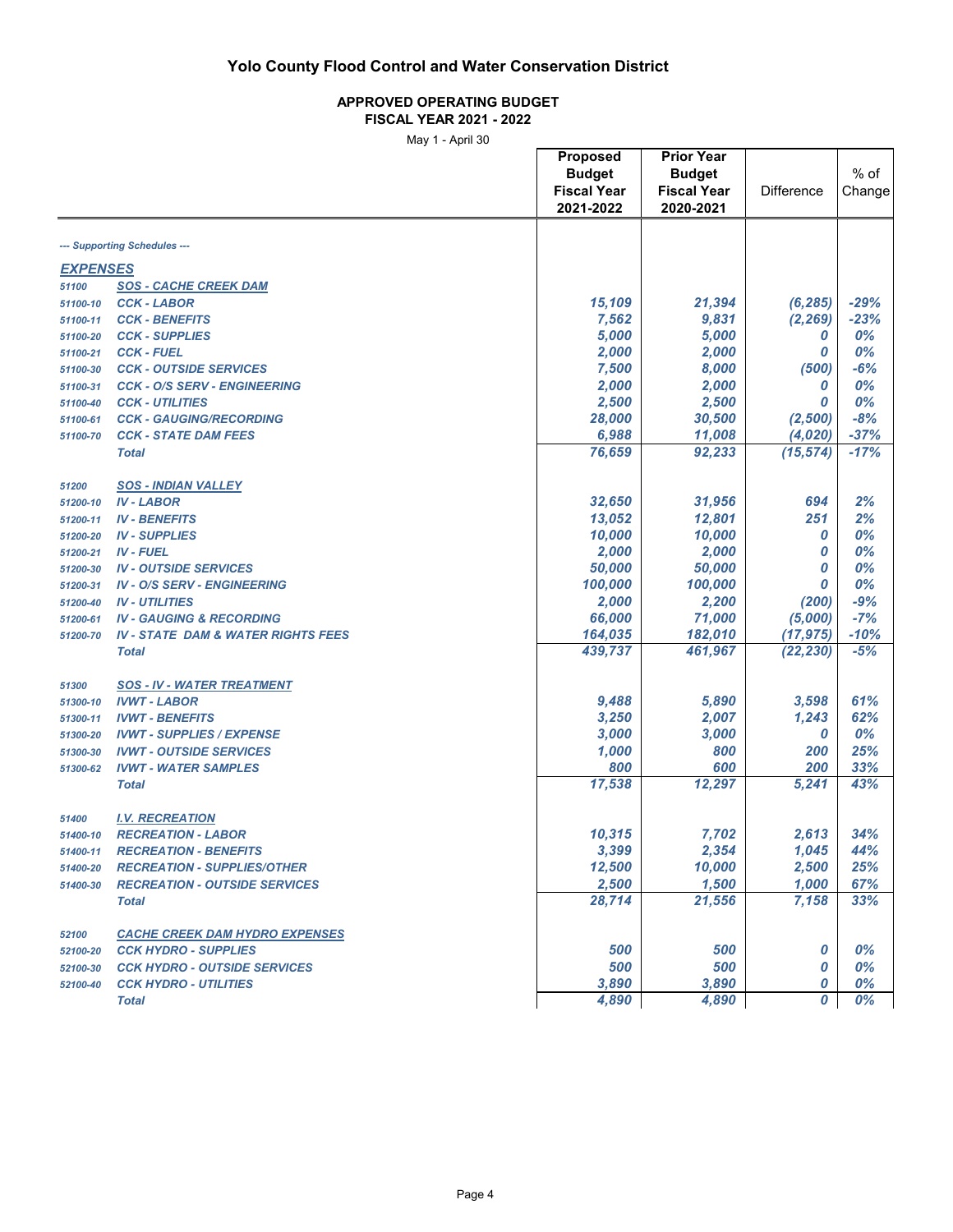### **APPROVED OPERATING BUDGET**

**FISCAL YEAR 2021 - 2022**

May 1 - April 30

|          |                                                                             | Proposed           | <b>Prior Year</b>  |                   |         |  |
|----------|-----------------------------------------------------------------------------|--------------------|--------------------|-------------------|---------|--|
|          |                                                                             | <b>Budget</b>      | <b>Budget</b>      |                   | $%$ of  |  |
|          |                                                                             | <b>Fiscal Year</b> | <b>Fiscal Year</b> | <b>Difference</b> | Change  |  |
|          |                                                                             | 2021-2022          | 2020-2021          |                   |         |  |
|          | --- Supporting Schedules ---                                                |                    |                    |                   |         |  |
| 52200    | <b>INDIAN VALLEY HYDRO EXPENSES</b>                                         |                    |                    |                   |         |  |
| 52200-10 | <b>IV HYDRO - LABOR</b>                                                     | 16,949             | 11,300             | 5,649             | 50%     |  |
| 52200-11 | <b>IV HYDRO - BENEFITS</b>                                                  | 6,810              | 4,534              | 2,276             | 50%     |  |
| 52200-20 | <b>IV HYDRO - SUPPLIES/OTHER</b>                                            | 10,000             | 10,000             | 0                 | 0%      |  |
| 52200-30 | <b>IV HYDRO - OUTSIDE SERVICES</b>                                          | 30,000             | 50,000             | (20,000)          | $-40%$  |  |
| 52200-31 | <b>IV HYDRO - OUTSIDE SERVICES - ENGINEERING</b>                            | 10,000             | 20,000             | (10,000)          | $-50%$  |  |
| 52200-40 | <b>IV HYDRO - UTILITIES (includes CAISO &amp; scheduling fees)</b>          | 38,000             | 38,000             | 0                 | 0%      |  |
|          | <b>Total</b>                                                                | 111,759            | 133,834            | (22, 075)         | $-16%$  |  |
|          |                                                                             |                    |                    |                   |         |  |
| 53100    | <b>GROUNDWATER LEVEL MONITORING</b>                                         |                    |                    |                   |         |  |
| 53100-10 | <b>GW LEVEL MON - LABOR</b>                                                 | 18,009             | 18,002             | 7                 | 0%      |  |
| 53100-11 | <b>GW LEVEL MON - BENEFITS</b>                                              | 11,499             | 11,272             | 227               | 2%      |  |
| 53100-20 | <b>GW LEVEL MON - SUPPLIES/OTHER</b>                                        | 1,000              | 1,000              | 0                 | 0%      |  |
| 53100-30 | <b>GW LEVEL MON - OUTSIDE SERVICES</b>                                      | 5,000              | 5,000              | 0                 | 0%      |  |
|          | <b>Total</b>                                                                | 35,508             | 35,274             | 234               | 1%      |  |
| 53200    | <b>GROUNDWATER QUALITY MONITORING</b>                                       |                    |                    |                   |         |  |
| 53200-10 | <b>GW QUALITY MON - LABOR</b>                                               | 2,423              | 2,423              | 0                 | 0%      |  |
| 53200-11 | <b>GW QUALITY MON - BENEFITS</b>                                            | 1,203              | 1,166              | 37                | 3%      |  |
|          | <b>Total</b>                                                                | 3,626              | 3,589              | 37                | 1%      |  |
|          |                                                                             |                    |                    |                   |         |  |
| 53300    | <b>WATER FLOW MEASUREMENTS</b>                                              |                    |                    |                   |         |  |
| 53300-10 | <b>WATER FLOW MEAS - LABOR</b>                                              | 23,640             | 15,016             | 8,624             | 57%     |  |
| 53300-11 | <b>WATER FLOW MEAS - BENEFITS</b>                                           | 14,403             | 9,183              | 5,220             | 57%     |  |
| 53300-20 | <b>WATER FLOW MEAS - SUPPLIES/OTHER</b>                                     | 45,000             | 1,000              | 44,000            | 4400%   |  |
| 53300-61 | <b>WATER FLOW MEAS - GAUGING &amp; RECORDING</b>                            | 17,085             | 21,368             | (4, 283)          | $-20%$  |  |
|          | <b>Total</b>                                                                | 100,128            | 46,567             | 53,561            | 115%    |  |
|          |                                                                             |                    |                    |                   |         |  |
| 53400    | <b>SURFACE WTR QUALITY MONITORING</b>                                       |                    |                    |                   |         |  |
| 53400-10 | <b>SURF WQ - LABOR</b>                                                      | 5,992              | 8,395              | (2,403)           | $-29%$  |  |
| 53400-11 | <b>SURF WQ - BENEFITS</b>                                                   | 3,998              | 5,345              | (1, 347)          | $-25%$  |  |
| 53400-20 | <b>SURF WQ - SUPPLIES/OTHER</b>                                             | 1,000              | 1,000              | 0                 | 0%      |  |
| 53400-62 | <b>SURF WQ - WATER SAMPLES</b>                                              | 3,000              | 3,000              | 0                 | 0%      |  |
|          | <b>Total</b>                                                                | 13,990             | 17,740             | (3,750)           | $-21%$  |  |
|          |                                                                             |                    |                    |                   |         |  |
| 56970    | <b>SGMA (SUSTAINABLE GROUNDWATER MANAGEMENT ACT)</b><br><b>SGMA - LABOR</b> | 14,344             | 12,054             | 2,290             | 19%     |  |
| 56970-10 | <b>SGMA - BENEFITS</b>                                                      | 7,021              | 5,758              | 1,263             | 22%     |  |
| 56970-11 | <b>SGMA - SUPPLIES / OTHER</b>                                              | 7,188              | 7,188              | 0                 | 0%      |  |
| 56970-20 |                                                                             | 28,553             | 25,000             | 3,553             | 14%     |  |
|          | <b>Total</b>                                                                |                    |                    |                   |         |  |
| 56971    | <b>YSGA (YOLO SUBBASIN GROUNDWATER AGENCY)</b>                              |                    |                    |                   |         |  |
| 56971-10 | <b>YSGA - LABOR</b>                                                         | 138,604            | 136,667            | 1,937             | 1%      |  |
| 56971-11 | <b>YSGA - BENEFITS</b>                                                      | 64,686             | 58,027             | 6,659             | 11%     |  |
| 56971-30 | <b>YSGA - OUTSIDE SERVICES</b>                                              | 21,710             | 0                  | 21,710            | #DIV/0! |  |
|          | <b>Total</b>                                                                | 225,000            | 194,694            | 30,306            | 16%     |  |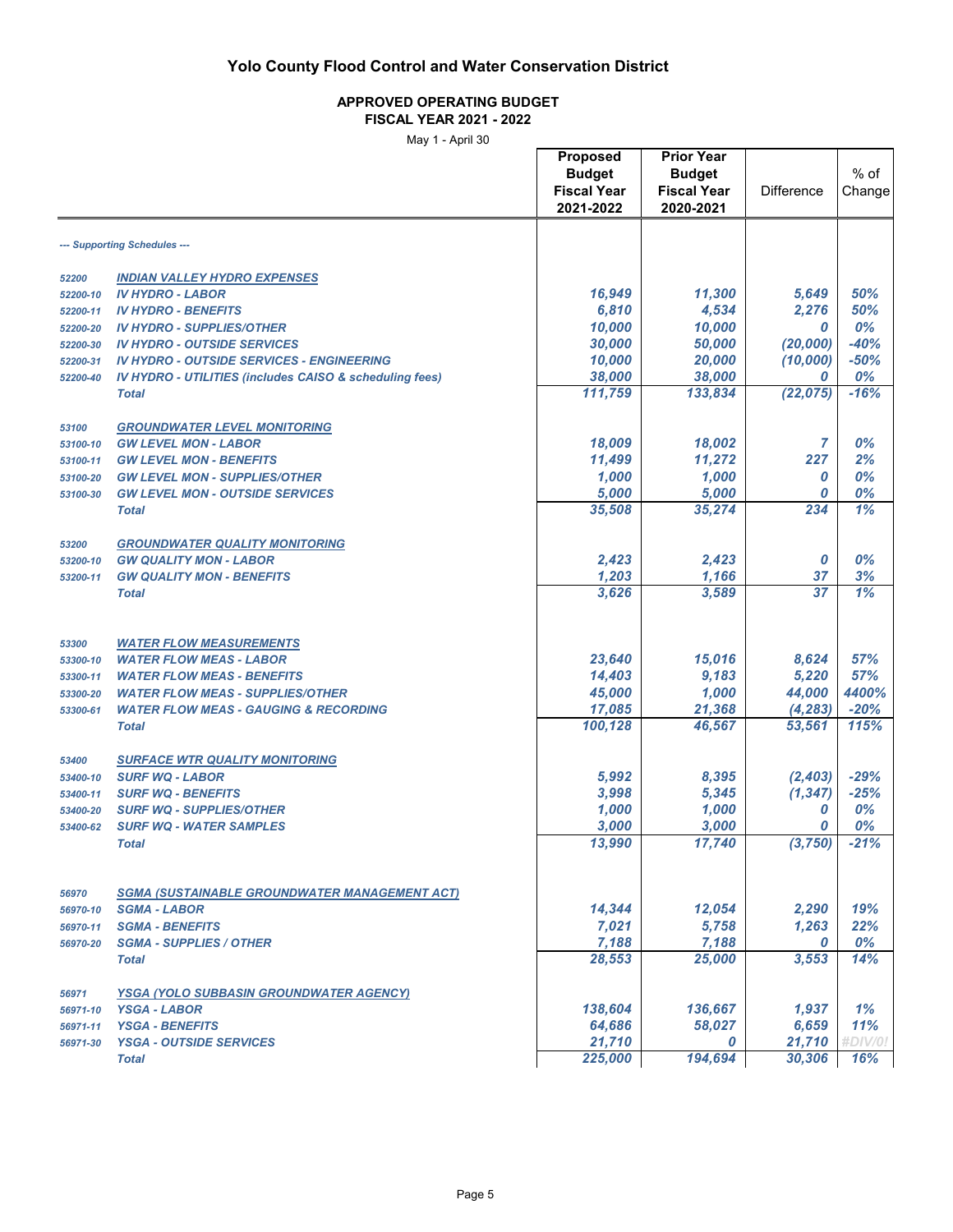### **APPROVED OPERATING BUDGET**

**FISCAL YEAR 2021 - 2022** May 1 - April 30

|          | ividy i - April 30                                |                    |                    |                   |        |
|----------|---------------------------------------------------|--------------------|--------------------|-------------------|--------|
|          |                                                   | Proposed           | <b>Prior Year</b>  |                   |        |
|          |                                                   | <b>Budget</b>      | <b>Budget</b>      |                   | $%$ of |
|          |                                                   | <b>Fiscal Year</b> | <b>Fiscal Year</b> | <b>Difference</b> | Change |
|          |                                                   |                    |                    |                   |        |
|          |                                                   | 2021-2022          | 2020-2021          |                   |        |
|          |                                                   |                    |                    |                   |        |
|          | --- Supporting Schedules ---                      |                    |                    |                   |        |
|          |                                                   |                    |                    |                   |        |
| 56713    | <b>SCADA</b>                                      |                    |                    |                   |        |
| 56713-10 | <b>SCADA - LABOR</b>                              | 139,613            | 109,234            | 30,379            | 28%    |
| 56713-11 | <b>SCADA - BENEFITS</b>                           | 79,624             | 61,359             | 18,265            | 30%    |
| 56713-20 | <b>SCADA - SUPPLIES/OTHER</b>                     | 50,000             | 40,000             | 10,000            | 25%    |
| 56713-30 | <b>SCADA - OUTSIDE SERVICES</b>                   | 10,800             | 10,800             | 0                 | 0%     |
|          | <b>Total</b>                                      | 280,037            | 221,393            | 58,644            | 26%    |
|          |                                                   |                    |                    |                   |        |
| 54500    | <b>MERCSA</b>                                     |                    |                    |                   |        |
| 54500-10 | <b>MERCSA - LABOR</b>                             | 17,929             | 17,023             | 906               | 5%     |
| 54500-11 | <b>MERCSA - BENEFITS</b>                          | 12,003             | 11,807             | 196               | 2%     |
|          |                                                   | 10,000             | 22,527             | (12, 527)         | $-56%$ |
| 54500-20 | <b>MERCSA - SUPPLIES/OTHER</b>                    |                    |                    |                   |        |
|          | <b>Total</b>                                      | 39,932             | 51,357             | (11, 425)         | $-22%$ |
|          |                                                   |                    |                    |                   |        |
| 55000    | <b>ENVIRONMENTAL RESOURCES</b>                    |                    |                    |                   |        |
| 55000-10 | <b>ENV RES - LABOR</b>                            | 6,057              | 6,057              | 0                 | 0%     |
| 55000-11 | <b>ENV RES - BENEFITS</b>                         | 3,008              | 2,916              | 92                | 3%     |
| 55000-20 | <b>ENV RES - SUPPLIES/OTHER</b>                   | 3,000              | 3,000              | 0                 | 0%     |
| 55200-30 | <b>ENV RES - LAKE COUNTY</b>                      | 2,000              | 2,000              | 0                 | 0%     |
| 55300-30 | <b>ENV RES - YOLO COUNTY</b>                      | 2,300              | 2,300              | 0                 | 0%     |
|          | <b>Total</b>                                      | 16,365             | 16,273             | 92                | 1%     |
|          |                                                   |                    |                    |                   |        |
| 54100    | <b>T &amp; D OPERATIONS</b>                       |                    |                    |                   |        |
| 54100-10 | T&D - OP - LABOR                                  | 116,904            | 218,822            | (101, 918)        | $-47%$ |
| 54100-11 | T&D - OP - BENEFITS                               | 70,434             | 128,624            | (58, 190)         | $-45%$ |
| 54100-20 | <b>T&amp;D - OP - SUPPLIES</b>                    | 4,000              | 4,500              | (500)             | $-11%$ |
| 54100-22 | <b>T&amp;D - OP - CHEMICALS</b>                   | 20,000             | 50,000             | (30,000)          | $-60%$ |
| 54100-40 | T&D - OP - UTILITIES (new Cottonwood Street Well) | 700                | 15,000             | (14, 300)         | $-95%$ |
| 54170    | <b>T&amp;D - OP - PESTICIDE MONITORING</b>        | 13,331             | 16,000             | (2,669)           | $-17%$ |
|          | <b>Total</b>                                      | 225,369            | 432,946            | (207, 577)        | $-48%$ |
|          |                                                   |                    |                    |                   |        |
| 54200    | <b>T &amp; D MAINTENANCE</b>                      |                    |                    |                   |        |
| 54200-10 | <b>T&amp;D - MAINT - LABOR</b>                    | 445,236            | 379,689            | 65,547            | 17%    |
| 54200-11 | <b>T&amp;D - MAINT - BENEFITS</b>                 | 282,555            | 249,873            | 32,682            | 13%    |
| 54200-20 | <b>T&amp;D - MAINT - SUPPLIES</b>                 | 110,000            | 105,000            | 5,000             | 5%     |
| 54200-22 | <b>T&amp;D - MAINT - CHEMICALS</b>                | 75,000             | 75,000             | 0                 | 0%     |
| 54200-30 | <b>T&amp;D - MAINT - OUTSIDE SERVICES</b>         | 20,000             | 25,000             | (5,000)           | $-20%$ |
| 54200-40 | <b>T&amp;D - MAINT - UTILITIES</b>                | 6,000              | 6,000              | 0                 | 0%     |
|          | <b>Total</b>                                      | 938,791            | 840,562            | 98,229            | 12%    |
|          |                                                   |                    |                    |                   |        |
| 54470    | <b>FLOODSAFE YOLO 2.0</b>                         |                    |                    |                   |        |
| 54470-30 | <b>FLOODSAFE YOLO 2.0 - OUTSIDE SERVICES</b>      | 20,000             | 200,000            | (180,000)         | $-90%$ |
|          | <b>Total</b>                                      | 20,000             | 200,000            | (180,000)         | $-90%$ |
|          |                                                   |                    |                    |                   |        |
| 56100    | <b>ADMINISTRATIVE SALARIES/BENEFITS</b>           |                    |                    |                   |        |
| 56100-10 | <b>ADMIN. LABOR</b>                               | 438,749            | 475,487            | (36, 738)         | $-8%$  |
|          | <b>ADMIN. BENEFITS</b>                            | 208,520            | 210,058            | (1, 538)          | $-1%$  |
| 56100-11 |                                                   | 5,000              | 5,000              | 0                 | 0%     |
| 56100-30 | <b>ADMIN. LABOR - OUTSIDE SERVICES</b>            |                    |                    |                   | $-6%$  |
|          | <b>Total</b>                                      | 652,269            | 690,545            | (38, 276)         |        |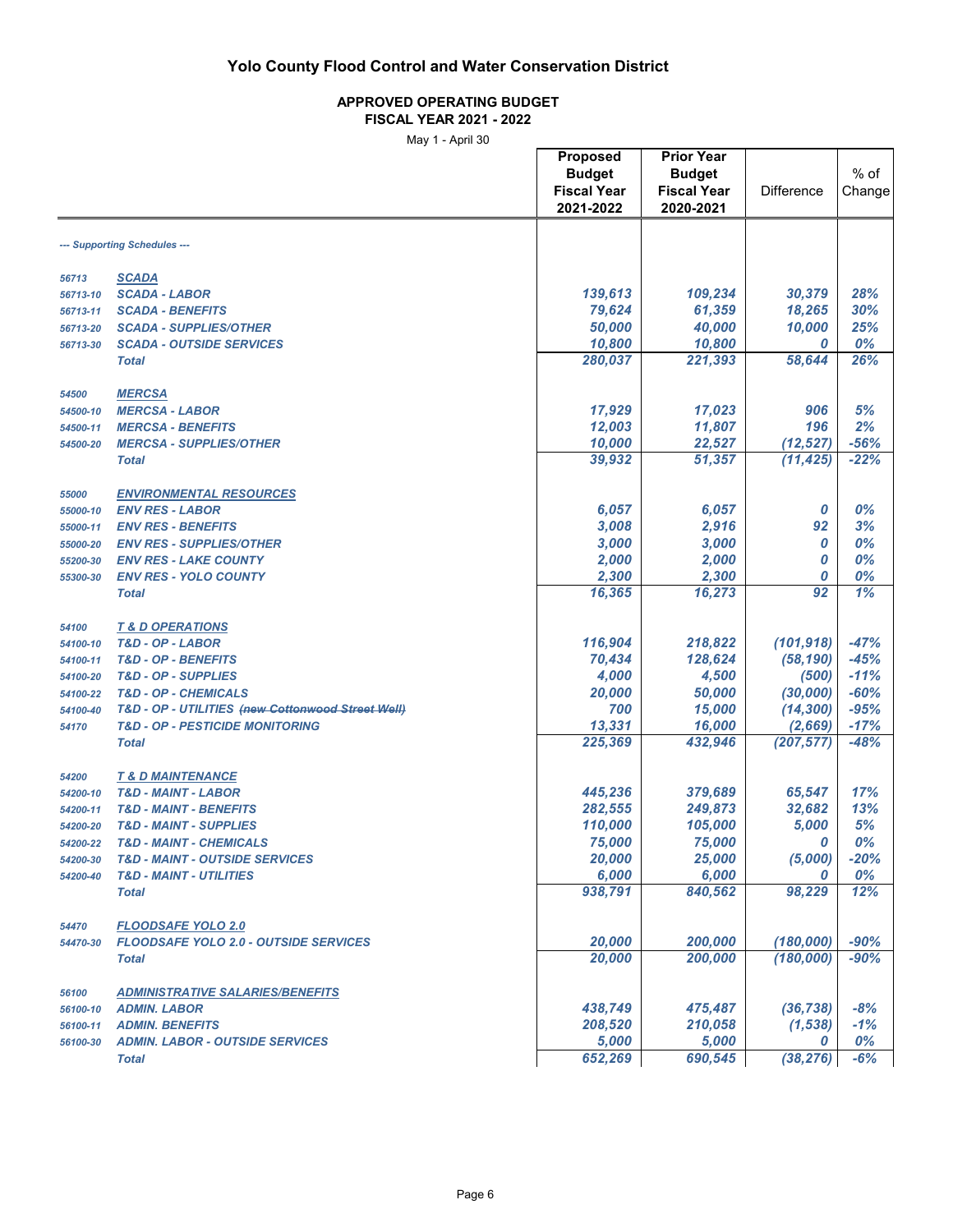#### **APPROVED OPERATING BUDGET FISCAL YEAR 2021 - 2022**

|                      | ividy i - April 30                                            |                    |                    |                      |                  |
|----------------------|---------------------------------------------------------------|--------------------|--------------------|----------------------|------------------|
|                      |                                                               | <b>Proposed</b>    | <b>Prior Year</b>  |                      |                  |
|                      |                                                               | <b>Budget</b>      | <b>Budget</b>      |                      | $%$ of           |
|                      |                                                               | <b>Fiscal Year</b> | <b>Fiscal Year</b> | <b>Difference</b>    | Change           |
|                      |                                                               | 2021-2022          | 2020-2021          |                      |                  |
|                      |                                                               |                    |                    |                      |                  |
|                      | --- Supporting Schedules ---                                  |                    |                    |                      |                  |
|                      |                                                               |                    |                    |                      |                  |
| 56300                | <b>INSURANCE EXPENSE</b>                                      |                    |                    |                      |                  |
| 56310                | <b>AUTO &amp; GENERAL LIABILITY INS</b>                       | 51,500             | 50,000             | 1,500                | 3%               |
| 56320                | <b>PROPERTY INSURANCE</b>                                     | 18,200             | 16,500             | 1,700                | 10%              |
| 56340                | <b>GOVERNMENT EMPLOYEE EXCESS CRIME POLICY</b>                | 1,400              | 1,160              | 240                  | 21%              |
|                      | <b>Total</b>                                                  | 71,100             | 67,660             | 3,440                | 5%               |
| 56400                | <b>EMPLOYEE BENEFITS</b>                                      |                    |                    |                      |                  |
|                      | <b>MISC BENEFIT ALLOCATION</b>                                |                    |                    |                      |                  |
| 56411                | (benefit % applicable to vac, sick, hol pay)                  | 175,724            | 164,581            | 11,143               | 7%               |
| 56412                | <b>HOLIDAY PAY</b>                                            | 105,557            | 100,955            | 4,602                | 5%               |
| 56413                | <b>VACATION PAY</b>                                           | 167,620            | 154,701            | 12,919               | 8%               |
| 56414                | <b>SICK LEAVE</b>                                             | 105,628            | 101,170            | 4,458                | 4%               |
| 56415                | <b>OVERTIME PREMIUM</b>                                       | 12,671             | 10,962             | 1,709                | 16%              |
| 56419                | <b>CLASS A PAY DIFFERENTIAL</b>                               | 9,600              | 9,600              | 0                    | 0%               |
| 56510                | <b>EMPLOYEE DEVELOPMENT / EDUCATION</b>                       | 30,000             | 30,000             | 0                    | 0%               |
| 56520                | <b>EMPLOYEE PHYSICALS/LICENSES</b>                            | 2,000              | 2.000              | 0                    | 0%               |
| 56530-10             | <b>SAFETY PROGRAM - LABOR &amp; BENEFITS</b>                  | 36,211             | 42,539             | (6, 328)             | $-15%$           |
|                      | <b>SAFETY PROGRAM - SUPPLIES/OTHER</b>                        | 5,000              | 5,000              | 0                    | 0%               |
| 56530-20<br>56530-30 | <b>SAFETY PROGRAM - OUTSIDE SERVICES</b>                      | 1,600              | 1,600              | 0                    | 0%               |
|                      |                                                               |                    |                    |                      |                  |
| 56560                | <b>COVID-19 GENERAL EXPENSES</b>                              | 1,000              | 1,000              | 0                    | 0%               |
|                      | <b>Cash-Out Benefits:</b>                                     |                    |                    |                      |                  |
| 56421                | <b>MEDICAL/DENTAL/LIFE INSURANCE</b>                          | 547,585            | 510,030            | 37,555               | 7%               |
| 56422                | <b>RETIREMENT INSURANCE</b>                                   | 155,609            | 148,907            | 6,702                | 5%               |
| 56423                | <b>EMPLOYER'S FICA INSURANCE</b>                              | 171,694            | 164,529            | 7,165                | 4%               |
| 56424                | <b>UNEMPLOYMENT INSURANCE</b>                                 | 6,399              | 7,750              | (1, 351)             | $-17%$           |
| 56425                | <b>WORKERS COMP INSURANCE</b>                                 | 54,178             | 60,549             | (6, 371)             | $-11%$           |
| 56426                | <b>DISABILITY INSURANCE</b>                                   | 32,072             | 31,558             | 514                  | 2%               |
| 56427                | <b>DEF COMP - EMPLYR 2:1 MATCH</b>                            | 66,690             | 61,868             | 4,822                | 8%               |
| 56429                | <b>EXP CR - EMPLOYEE BENEFIT ALLOCATION (to cost centers)</b> | (1,034,227)        | (985, 191)         | (49, 036)            | 5%               |
|                      | <b>Total</b>                                                  | 652,611            | 624,108            | 28,503               | 5%               |
| 56600                | <b>INFORMATION TECHNOLOGY</b>                                 |                    |                    |                      |                  |
|                      | <b>INFO TECH - SUPPLIES/OTHER</b>                             | 7,000              | 7,000              | 0                    | 0%               |
| 56600-20             |                                                               |                    |                    |                      |                  |
| 56600-30             | <b>INFO TECH - OUTSIDE SERVICES</b><br><b>Total</b>           | 66,000<br>73,000   | 95,000<br>102,000  | (29,000)<br>(29,000) | $-31%$<br>$-28%$ |
|                      |                                                               |                    |                    |                      |                  |
| 56700                | <b>COMMUNICATIONS &amp; UTILITIES</b>                         |                    |                    |                      |                  |
| 56714-50             | <b>TELEPHONE</b>                                              | 30,000             | 26,000             | 4,000                | 15%              |
| 56720-40             | <b>UTILITIES</b>                                              | 22,000             | 22,000             | 0                    | 0%               |
|                      | <b>Total</b>                                                  | 52,000             | 48,000             | 4,000                | 8%               |
|                      |                                                               |                    |                    |                      |                  |
| 56730                | <u> GP - TRANSPORTATION EQUIP.</u>                            |                    |                    |                      |                  |
| 56730-10             | <b>TRAN EQ - LABOR</b>                                        | 13,559             | 15,819             | (2, 260)             | $-14%$           |
| 56730-11             | <b>TRAN EQ - BENEFITS</b>                                     | 5,448              | 6,347              | (899)                | $-14%$           |
| 56730-20             | <b>TRAN EQ - SUPPLIES/OTHER</b>                               | 35,000             | 40,000             | (5,000)              | $-13%$           |
| 56730-21             | <b>TRAN EQ - FUEL</b>                                         | 65,000             | 65,000             | 0                    | 0%               |
| 56730-30             | <b>TRAN EQ - OUTSIDE SERVICE / REPAIRS</b>                    | 18,000             | 18,000             | 0                    | 0%               |
|                      | <b>Total</b>                                                  | 137,007            | 145,166            | (8, 159)             | $-6%$            |
|                      |                                                               |                    |                    |                      |                  |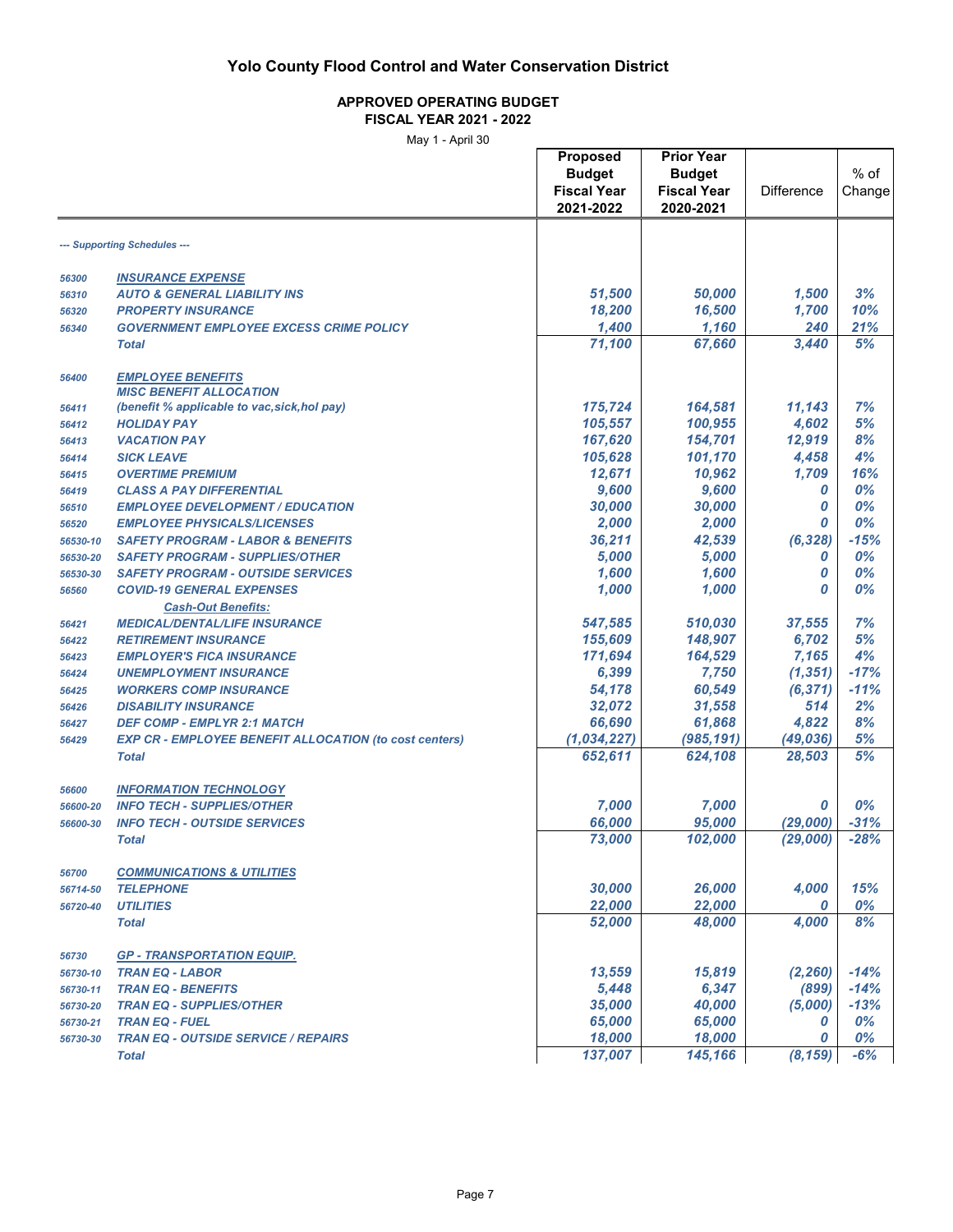#### **APPROVED OPERATING BUDGET FISCAL YEAR 2021 - 2022**

May 1 - April 30

|          | ividy i - April 30                                                       |                    |                    |                   |        |
|----------|--------------------------------------------------------------------------|--------------------|--------------------|-------------------|--------|
|          |                                                                          | Proposed           | <b>Prior Year</b>  |                   |        |
|          |                                                                          | <b>Budget</b>      | <b>Budget</b>      |                   | $%$ of |
|          |                                                                          |                    |                    |                   |        |
|          |                                                                          | <b>Fiscal Year</b> | <b>Fiscal Year</b> | <b>Difference</b> | Change |
|          |                                                                          | 2021-2022          | 2020-2021          |                   |        |
|          |                                                                          |                    |                    |                   |        |
|          | --- Supporting Schedules ---                                             |                    |                    |                   |        |
| 56740    | <b>GP - CONSTRUCTION EQUIP.</b>                                          |                    |                    |                   |        |
| 56740-10 | <b>CONS EQ - LABOR</b>                                                   | 16,949             | 22,599             | (5,650)           | $-25%$ |
| 56740-11 | <b>CONS EQ - BENEFITS</b>                                                | 6,810              | 9,068              | (2, 258)          | $-25%$ |
|          |                                                                          | 20,000             | 20,000             |                   | 0%     |
| 56740-20 | <b>CONS EQ - SUPPLIES/OTHER</b>                                          |                    |                    | 0                 |        |
| 56740-21 | <b>CONS EQ - FUEL</b>                                                    | 25,000             | 25,000             | 0                 | 0%     |
| 56740-30 | <b>CONS EQ - OUTSIDE SERVICE / REPAIRS</b>                               | 10,000             | 10,000             | 0                 | 0%     |
|          | <b>Total</b>                                                             | 78,759             | 86,667             | (7,908)           | $-9%$  |
| 56750    | <b>GP - SHOP / YARD / BUILDING MAINTENANCE</b>                           |                    |                    |                   |        |
| 56750-10 | <b>GEN PLANT - LABOR</b>                                                 | 55,814             | 53,224             | 2,590             | 5%     |
| 56750-11 | <b>GEN PLANT - BENEFITS</b>                                              | 40,955             | 38,924             | 2,031             | 5%     |
|          |                                                                          |                    |                    |                   | 0%     |
| 56750-20 | <b>GEN PLANT - SUPPLIES/OTHER</b>                                        | 35,000             | 35,000             | 0                 |        |
| 56750-30 | <b>GEN PLANT - OUTSIDE SERVICES</b>                                      | 30,000             | 25,000             | 5,000             | 20%    |
|          | <b>Total</b>                                                             | 161,769            | 152,148            | 9,621             | 6%     |
| 56820    | <b>LEGAL EXPENSE</b>                                                     |                    |                    |                   |        |
| 56820-32 | <b>LEGAL - GENERAL</b>                                                   | 30,000             | 30,000             | 0                 | 0%     |
| 56821-32 | <b>LEGAL - DELTA ISSUES</b>                                              | 2,000              | 2,000              | 0                 | 0%     |
|          |                                                                          | 3,000              | 3,000              | 0                 | 0%     |
| 56823-32 | <b>LEGAL - PERSONNEL</b>                                                 |                    |                    |                   |        |
| 56824-32 | <b>LEGAL - CLEAR LAKE/CACHE CREEK DAM</b>                                | 20,000             | 10,000             | 10,000            | 100%   |
|          | <b>Total</b>                                                             | 55,000             | 45,000             | 10,000            | 22%    |
| 56830    | <b>ENGINEERING</b>                                                       |                    |                    |                   |        |
| 56830-10 | <b>ENGINEERING - LABOR</b>                                               | 120,196            | 49,049             | 71,147            | 145%   |
| 56830-11 | <b>ENGINEERING - BENEFITS</b>                                            | 46,352             | 18,836             | 27,516            | 146%   |
| 56830-31 | <b>ENGINEERING - OUTSIDE SERVICES</b>                                    | 125,000            | 35,000             | 90,000            | 257%   |
| 56838    | <b>ENGINEERING - ANNEXATION FEES</b>                                     | 1,000              | 1,000              | 0                 | 0%     |
|          |                                                                          | 0                  | 5,000              | (5,000)           |        |
| 56839    | <b>ENGINEERING - TEMPORARY DIVERSION PERMIT</b>                          |                    |                    |                   | 169%   |
|          | <b>Total</b>                                                             | 292,548            | 108,885            | 183,663           |        |
| 56840    | <b>FERC</b>                                                              |                    |                    |                   |        |
| 56840-10 | <b>FERC - LABOR</b>                                                      | 13,572             | 3,875              | 9,697             | 250%   |
| 56840-11 | <b>FERC - BENEFITS</b>                                                   | 5,721              | 1,621              | 4,100             | 253%   |
| 56840-30 | FERC - OUTSIDE SERVICES / OTH (chg repair work to I.V. outside services) | 10,000             | 10,000             | 0                 | 0%     |
|          | <b>Total</b>                                                             | 29,293             | 15,496             | 13,797            | 89%    |
|          |                                                                          |                    |                    |                   |        |
| 56950    | <b>PUBLIC EDUCATION</b>                                                  |                    |                    |                   |        |
| 56950-20 | <b>PUBLIC ED - SUPPLIES/OTHER</b>                                        | 5,000              | 5,000              | 0                 | 0%     |
|          | <b>Total</b>                                                             | 5,000              | 5,000              | 0                 | 0%     |
| 56960    | <b>MEMBERSHIPS &amp; DUES</b>                                            |                    |                    |                   |        |
|          | <b>ACWA DUES</b>                                                         | 12,800             | 12,800             | 0                 | 0%     |
|          | <b>NCWA DUES</b>                                                         | 111,483            | 111,483            | 0                 | 0%     |
|          |                                                                          |                    |                    |                   |        |
|          | <b>YSGA</b>                                                              | 110,000            | 110,000            | 0                 | 0%     |
|          | <b>OTHER</b>                                                             | 15,717             | 15,717             | 0                 | 0%     |
|          | <b>Total</b>                                                             | 250,000            | 250,000            | 0                 | 0%     |